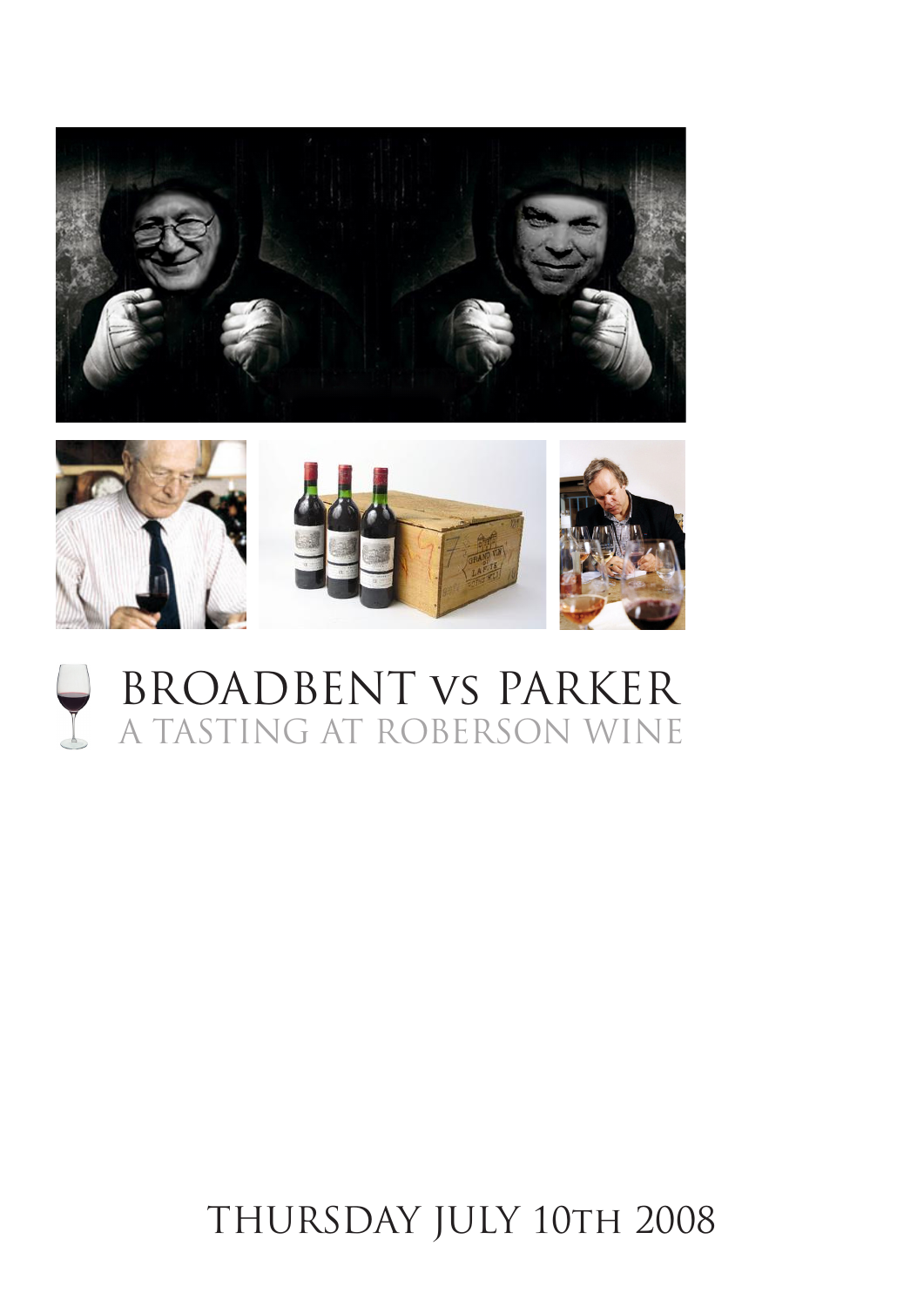# BROADBENT vs PARKER THE MEN

## MICHAEL BROADBENT

Mr Broadbent is without doubt one of the wine world's most important and revered personalities, who has, through his Vintage Wine book, shared with the world his unrivalled tasting experience of fine, rare, old and archaic wines.

Having originally trained as an architect, Broadbent decided on a change of direction and entered the wine trade as a trainee with Tom Layton.

After a year with Layton's, he went on to work with Saccone & Speed before making his mark at Harvey's of Bristol where he was to become UK sales director.

It was from there that he left for Christie's where he became Director of the wine department and re-started their wine auction business, which continues to go from strength to strength to this day.

Mr Broadbent is the President of the International Food & Wine society, Chairman of the Institute of Masters of Wine, and was made a Chevalier de l'Ordre du Merite National in 1979.

In addition to his titles and distinguished career in the wine trade, Mr Broadbent is famed for having tasted more old and rare wines than anyone else on the planet.

His classic book 'Vintage Wine' features notes for

much of what he has tasted over the years, including Bordeaux wines dating back to 1784 and Madeira believed to be from 1680!

Mr Broadbent has always rated wines out of 5 stars (although some of his favourites have been scored 6\*), believing that this allows for enough flexibility to account for bottle variation and the context of the tasting

He has been an outspoken critic of the 100 point system pioneered by Robert Parker, believing that it is too exact for it to be applicable to a large number of palates.

He has also regularly voiced concern over what he sees as the homogenisation of winemaking and a culture of points-chasing that has spread throughout his beloved Bordeaux.

Now in his 81st year, Mr Broadbent continues to write a monthly column for Decanter Magazine and recently released an updated version of his Vintage Wine book in the form of a pocket companion.



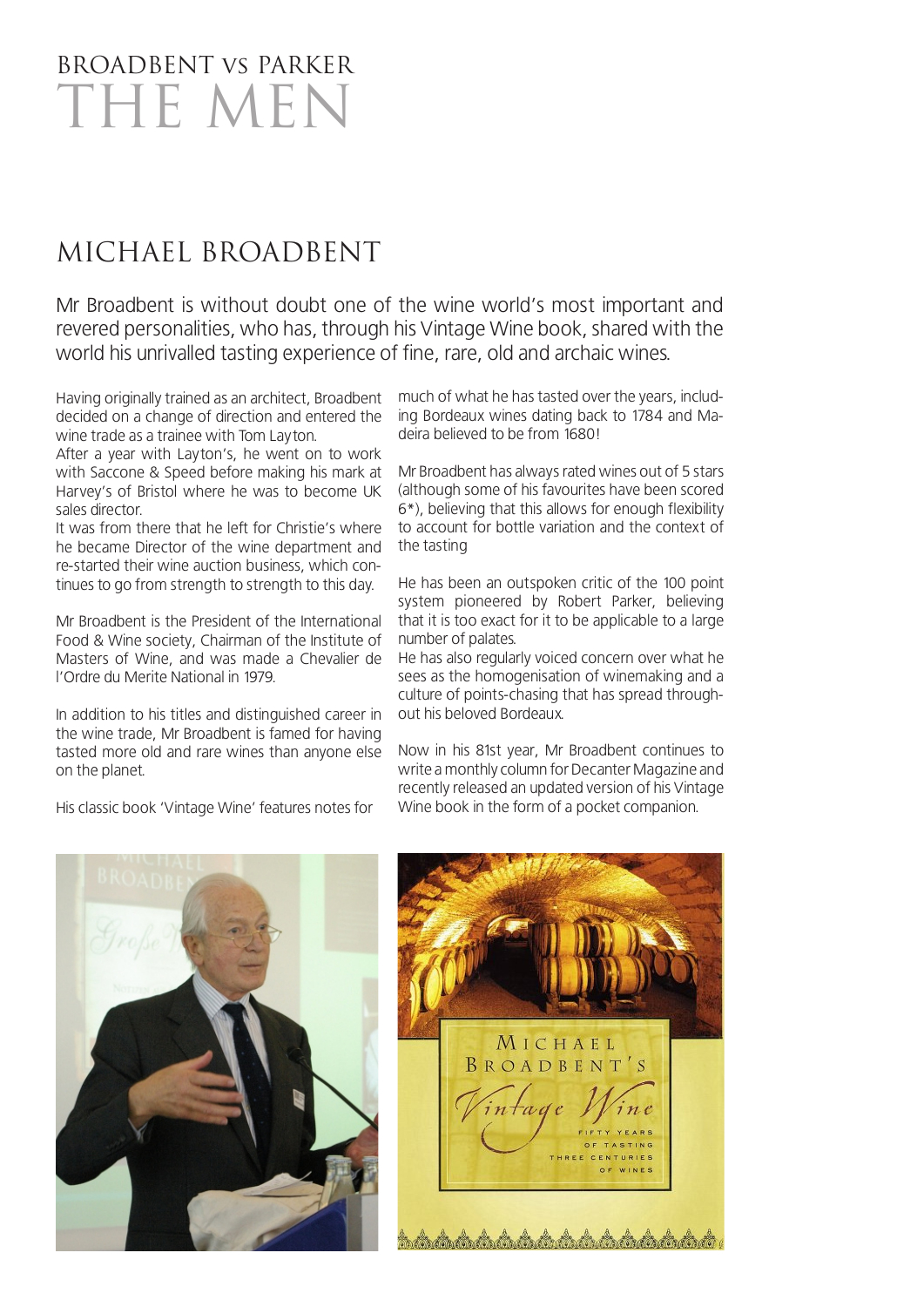# BROADBENT vs PARKER THE MEN

## ROBERT PARKER

Known as 'The Emperor of Wine', Robert Parker is the world's most influencial wine critic, famed for his vast tasting experience and 100 point scoring system. When he speaks, the wine-buying public listen - and prices have a tendency to move accordingly.

Born in Baltimore, Maryland, Parker qualified as a lawyer and spent ten years in the profession before leaving to dedicate himself to wine writing full time.

It was during his time as a lawyer that he began writing The Wine Advocate, a consumer-oriented publication that was intended to offer the winebuying public objective critical comment about thousands of wines.

He developed a 100 point scoring system that was based on the US High School marking system. This was warmly embraced by American consumers, many of whom followed and continue to follow his scores religiously.

The 1982 Bordeaux vintage was where Parker cemented his reputation. He wrote enthusiastically about the wines, raving about their quality and

potential, while most critics seemed decidedly unimpressed. It was Parker's assessment that proved to be the accurate one, and since then he has had the final word on what Bordeaux wines customers should be buying.

His influence has become so pervasive that prices are set after Parker has given his verdict on each vintage, with a score of 90+ points enough to add a considerable premium to a wine.

In addition to his influence on prices, there is a growing number of voices that claim vignerons are modifying their approach to winemaking in order to solicit the maximum amount of points. Is this leading to a convergence in styles of wines from around the world?

Parker would of course deny this and despite criticism, the 'million dollar palate' continues to guide consumer choices around the world.

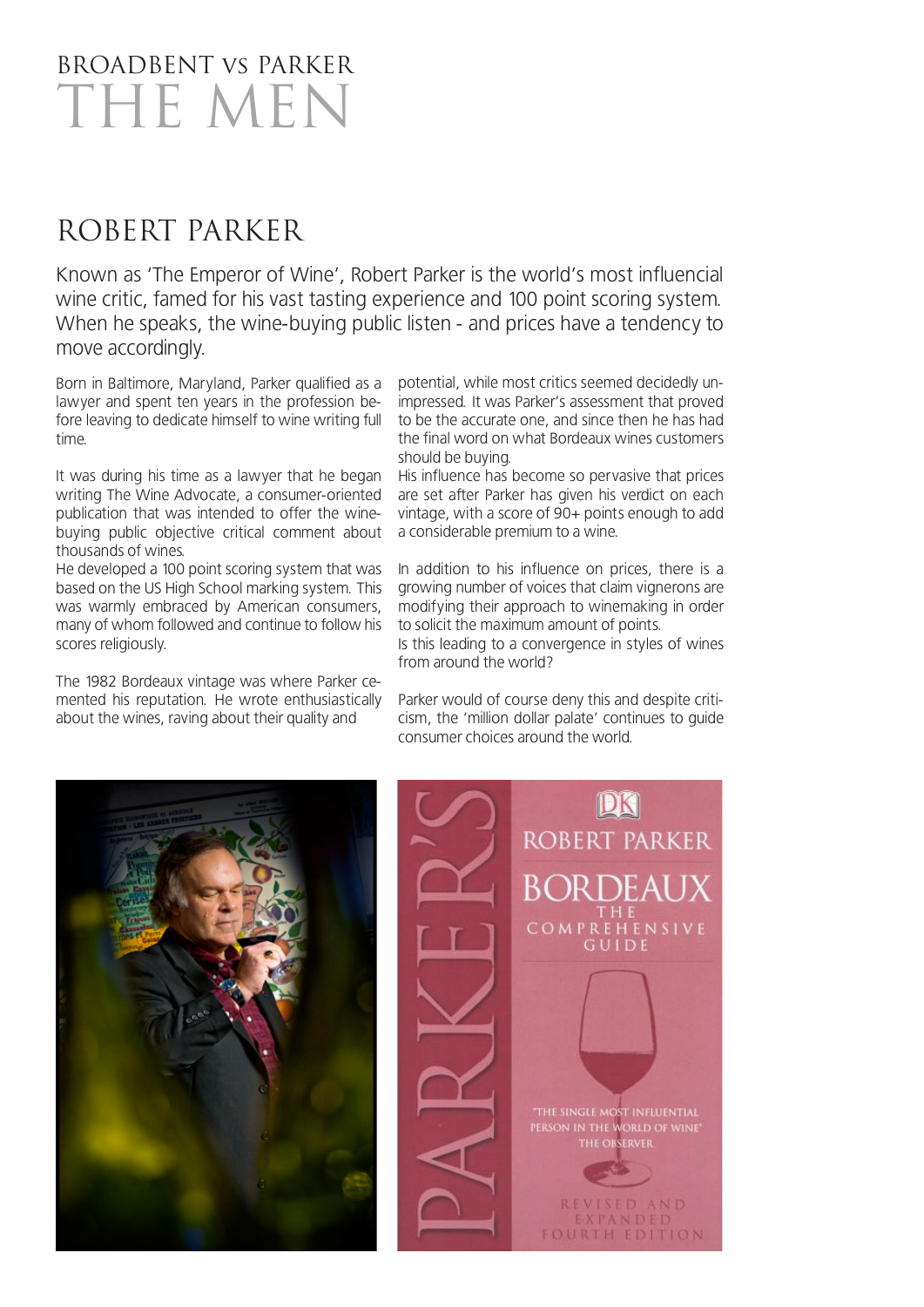## BROADBENT vs PARKER THE ESTATES

#### Chateau Lafite-Rothschild (Paulliac, Bordeaux)

An estate that needs no introduction, Chateau Lafite-Rothschild is one of the elite club of Bordeaux's Grand Cru Classé 1er Cru estates, and the one considered first among equals when the 1855 classification was done.

In the pantheon of Paulliac chateaux, Latour is famed for its power and Mouton for its opulence, while Lafite is renowned for the consumate elegance of its wines.

While the estate dates back to medieval times, wine has been produced at Lafite since the early 1600s, and today is the flagship property of the prestigious Domaines Barons de Rothschild, which also includes Duhart-Milon, l'Evangile & Rieussec. Interestingly, not all of Chateau Lafite's vines are located in Paulliac - 4.5 hectares are actually across the border in neighbouring St-Estephe, although they are entitled to the Paulliac appellation.



#### Chateau Pichon-Lalande (Paulliac, Bordeaux)

Located in the southern part of Paulliac, towards the border with the St-Julien commune, Pichon-Lalande is one of the Grand Cru Classé 2emE Cru estates known as the 'Super Seconds', and often considered to be first among them. Formerly part of the same estate as Pichon-Baron, they were separated in 1850, although both given the same classification in 1855.

Pichon-Lalande is known for the high proportion (at least for Paulliac) of Merlot in the blend, with 35% of the 75ha vineyard planted with this varietal.

This appears to imbue the wines with a certain voluptuousness of character, although elegance is what the estate always aspires to, and invariably achieves.



#### Chateau Beychevelle (St-Julien, Bordeaux)

This estate was at one time owned by the Duc d'Epernon, at that time the Admiral of France. The name (and label) is derived from the act of lowering the sails ("bêche velle" en Francais) in salute to the Admiral by boats that passed Beychevelle in the Gironde estuary.

Today the estate is co-owned by France's GMF Insurance company and the Suntory Corporation of Japan.



Having been classified as Grand Cru Classé 4eme Cru in 1855, Beychevelle was long considered to be an underperforming property, although recent vintages have met with more promising reactions from wine critics.

#### Chateau Léoville-Barton (St-Julien, Bordeaux)

This estate was originally part of the expansive Léoville estate owned by the Marquis de Las Cases, which was broken up during the French Revolution after the Marquis fled the country.

It was purchased by the Bartons, originally a family of Irish émigrés, who were already in the possession of Chateau Langoa-Barton. Léoville-Barton was classified as a Grand Cru Classé 2eme Cru in 1855, and is another illustrious member of the socalled 'Super Seconds'.

A perennial favourite of many a Bordeaux lover, Léoville-Barton is renowned for being at once both quintessential St-Julien claret and superb value for money. Anthony Barton, the current owner, is one of the most popular men in Bordeaux and his wines are considered to be some of the region's finest.



#### Chateau d'Issan (Margaux, Bordeaux)

According to (d'Issan) legend, the wines of Chateau d'Issan were served at the marriage of Eleanor of Acquitaine & King Henry II of England in 1152. The estate is in fact one of the oldest in the Medoc, and the moated Chateau one of its most beautiful.

In 1855 it was afforded the title of Grand Cru Classé 3eme Cru, and is known for producing light, subtle and elegant wines that still demonstrate the tell-tale Margaux fragrance. 70% of the vineyard is planted with Cabernet Sauvignon, 30% Merlot, and the average age of the vines is around 35 years old.

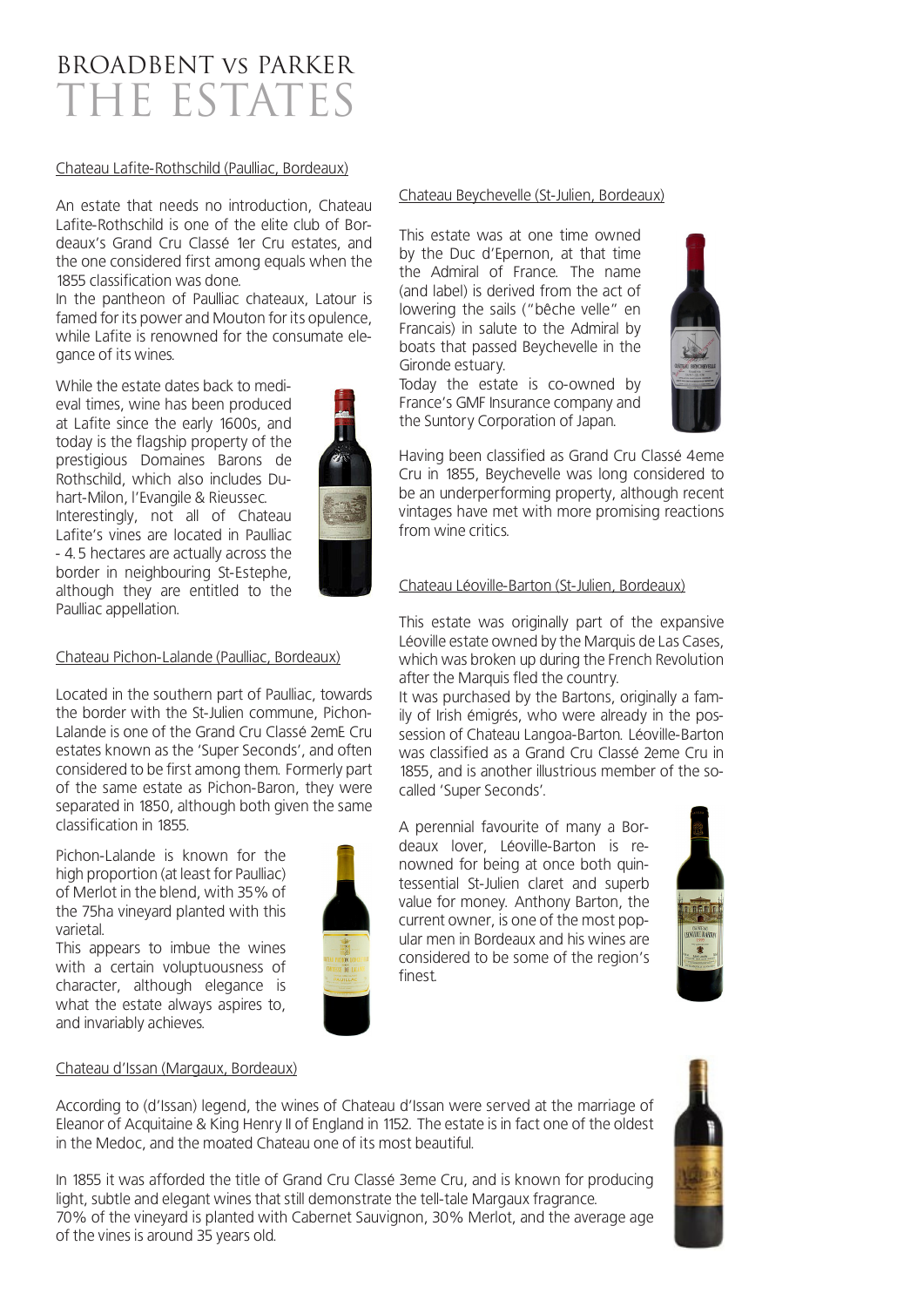## BROADBENT vs PARKER THE ESTATES

#### Chateau Figeac (St Emilion, Bordeaux)

Not many estates in Bordeaux can trace their history back as far as Chateau Figeac. The current property is on the site of a Gallo-Roman villa dating back to the 2nd century that was built by Figeacus.

Of course, the estate is vastly different today, both in terms of what stands there and how large it is.



It boasts some of the finest terroir in St Emilion, indeed Chateau Cheval Blanc, the most prestigious of St-Emilion properties was once part of the Figeac estate, being sold-off in 1838

The wines of this St-Emilion Premier Grand Cru Classé are frequently considered to be among the best in the appellation.

#### Chateau Grand Mayne (St-Emilion, Bordeaux)

The vineyards at Chateau Grand Mayne date back to the 15th century, and are planted with 75% Merlot, 15% Cabernet Franc and 10% Cabernet Sauvignon.

It is often said that this property underwent serious improvements during the '90s, and is now heralded as a leading contender for promotion to Premier Grand Cru Classé.

The wines are powerful & sturdy but full of finesse, and are aged in different amounts of new oak (from 60% - 100%) depending on the vintage.



#### Chateau l'Eglise Clinet (Pomerol, Bordeaux)

As the name would suggest, Eglise-Clinet is one of a group of properties that have vines close to the church in Pomerol, although it is unquestionably one of the commune's more traditional estates.

Eglise-Clinet's owner Denis Durantou shies away from modern winemaking techniques such as micro-oxygenation, sorting tables (selection is done in the vineyard) or many new oak barrels.

His is a vin de gard, which in good vintages will maintain freshness and vitality for many years.

#### Chateau Pavie (St-Emilion, Bordeaux)

This Premier Grand Cru Classé estate and its wines have always been held in high regard, although during recent times few Bordeaux properties have been the subject of as much controversy and debate.

The arrival of new proprietor Gerard Perse in 1998 heralded the dawn of heated arguments, with one camp lauding him as a savior, and the other damning him for abandoning all that is sacred about Bordeaux.

The previous owner Jean-Paul Valette was renowned for making longlived wines of poise & elegance, although Mr Perse had altogether different ideas about the style of wine Pavie should produce, and set about a radical program of 'improvements', both in terms of facilities and the approach to winemaking.

Having been met with critical acclaim & damnation in seemingly equal measure, it will be fascinating to see how opinions of Perse & Pavie continue to develop.

#### Hermitage 'La Chapelle'; Jaboulet (Rhône Valley)

A Rhône Valley icon, Paul Jaboulet Aine dates back to the early 1800s when Paul's father planted the family's first vines. Today the company is owned by the Frey family of Chateau La Lagune.

The 20th century vintages of 1961, 1978 & 1990 cemented the place of Hermitage 'La Chapelle', Jaboulet's flagship wine, in the pantheon of vinous greats. It is a wine of power, structure and complexity.

The wine and vineyard are named after the chapel of Saint-Christophe that is nestled amongst the vines, and Jaboulet has been the sole proprietor since 1919.



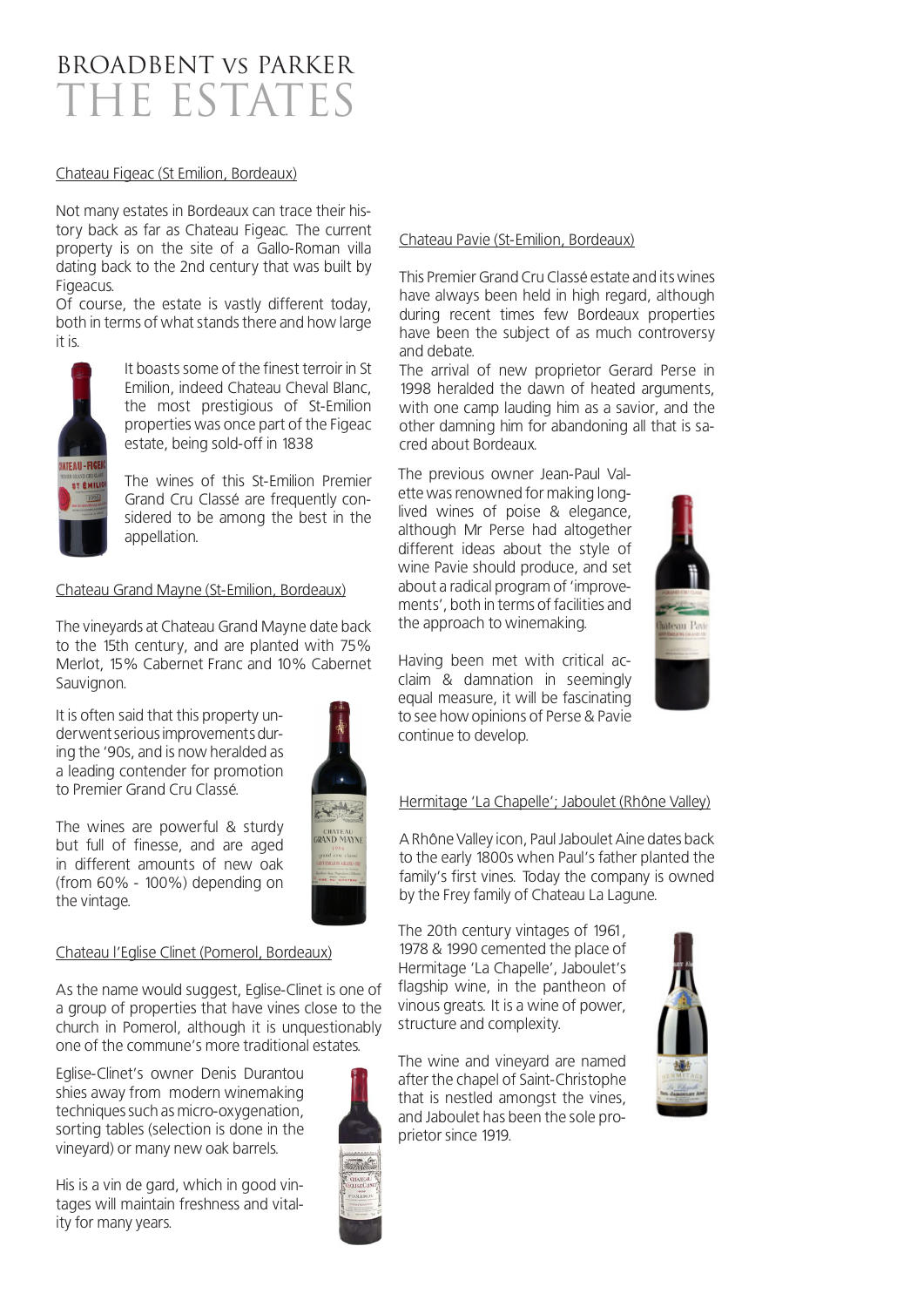

### 1989 Chateau d'Issan

Robert Parker (Bordeaux Book, 3rd Edition):

"D'Issan is normally a light, delicate wine, so it is foolish to expect a powerful or blockbuster wine. Even so, lightness has its limits. The 1989 provides a fruity, straightforward, smooth, agreeable glass of wine, but there are Bordeaux Superieurs that offer the same characteristics. It is ripe, but low in acidity."

Anticipated maturity: Now-2002. Last tasted, 3/95. 83 Points.

Michael Broadbent (Michael Broadbent's Vintage Wine): No tasting note given. Last tasted mid-late '90s. \*\*\*\*

### 1986 Chateau Beychevelle

Robert Parker (Bordeaux Book, 3rd Edition):

"While quite outstanding and deserving to be in any conscientiously stocked wine cellar, the 1986 Beychevelle does not quite have the extraordinary concentration and potential for longevity that I had thought it would. Nevertheless, this is still one of the best Beychevelles in the last 30 years. With its black/ruby color and huge bouquet of roasted fruit, this full-bodied, concentrated, rich wine should not be drunk before the mid-1990s."

Anticipated maturity: Now-2010. Last tasted, 1/91. 92 Points.

#### Michael Broadbent (Michael Broadbent's Vintage Wine):

"Ten notes, from cask onwards. Nine not too complementary. 'Lean', 'sinewy', 'astringent' cropping up. Alas, my two most recent notes somewhat contradictory. At a tasting of nine vintages in 1997 I noted 'surprisingly sweet, good fruit, yet astringent & teeth gripping'. Then, on Concorde en route to New York, though deep and still youthful-looking, softer than expected. Must have been the height, speed & dizzy expectations."

Last tasted October 1999.  $**(*)$ 

## 1986 Chateau l'Eglise Clinet

Robert Parker (Bordeaux Book, 3rd Edition):

"The 1986 L'Eglise-Clinet remains a young, densely-colored wine with gobs of fruit and intensity. I have always preferred it to such other vintages as 1982, 1983, and 1989. The full-bodied 1986 exhibits excellent concentration and an over-ripe component. It can be drunk now or cellared for another 20-30 years."

Anticipated maturity: Now-2025. Last tasted 12/95. 92 Points.

Michael Broadbent (Michael Broadbent's Vintage Wine):

"Four notes. Opaque, intense. Low keyed, a touch of greenness. Drier than expected, spicy but raw and tannic. Most recently a bottle and a double magnum, one of the least appealing of the flight 1982-1994."

Last tasted September 1996. (\*\*)

### 1985 Chateau Lafite-Rothschild

Robert Parker (Bordeaux Book, 3rd Edition):

"The 1985 Lafite should be better, but for followers of fashion, its star-studded price will fetch you a moderately intense, cedary, woody, herb-and-leather-scented bouquet, and attractive, very forward and developed flavors displayed in a medium-bodied format. The finish is softly tannic and after a pensive sip, one is likely to ask, Is this all there is?" Anticipated maturity: 2008. Last tasted, 3/91. 87 Points.

Robert Parker (Wine Advocate # 88 Aug 1993):

"The 1985 Lafite is revealing more class and complexity than I predicted. A moderately intense, cedary, woody, herb and berry-scented bouquet is attractive. The wine is open-knit and ripe, with fine tannins, sweet, medium-bodied, mineral, and cassis-scented flavors, fine depth, and a graceful, harmonious feel. It is beginning to blossom and appears to possess more depth and character than I had thought." Anticipated maturity: Now-2010. Last tasted, 6/93. 90 Points.

Michael Broadbent (Michael Broadbent's Vintage Wine):

"I am, of course, fortunate. It is my job, my hobby, my pleasure, to have the opportunity so frequently to taste wines of this quality, and not, i can assure you, always at someone else's expense.I have just short of two dozen notes of the '85 Lafite, tracing its progress not from cask but from October 1988. It crops up at least once in a dozen of my tasting books since 1992, and in a wide variety of contexts.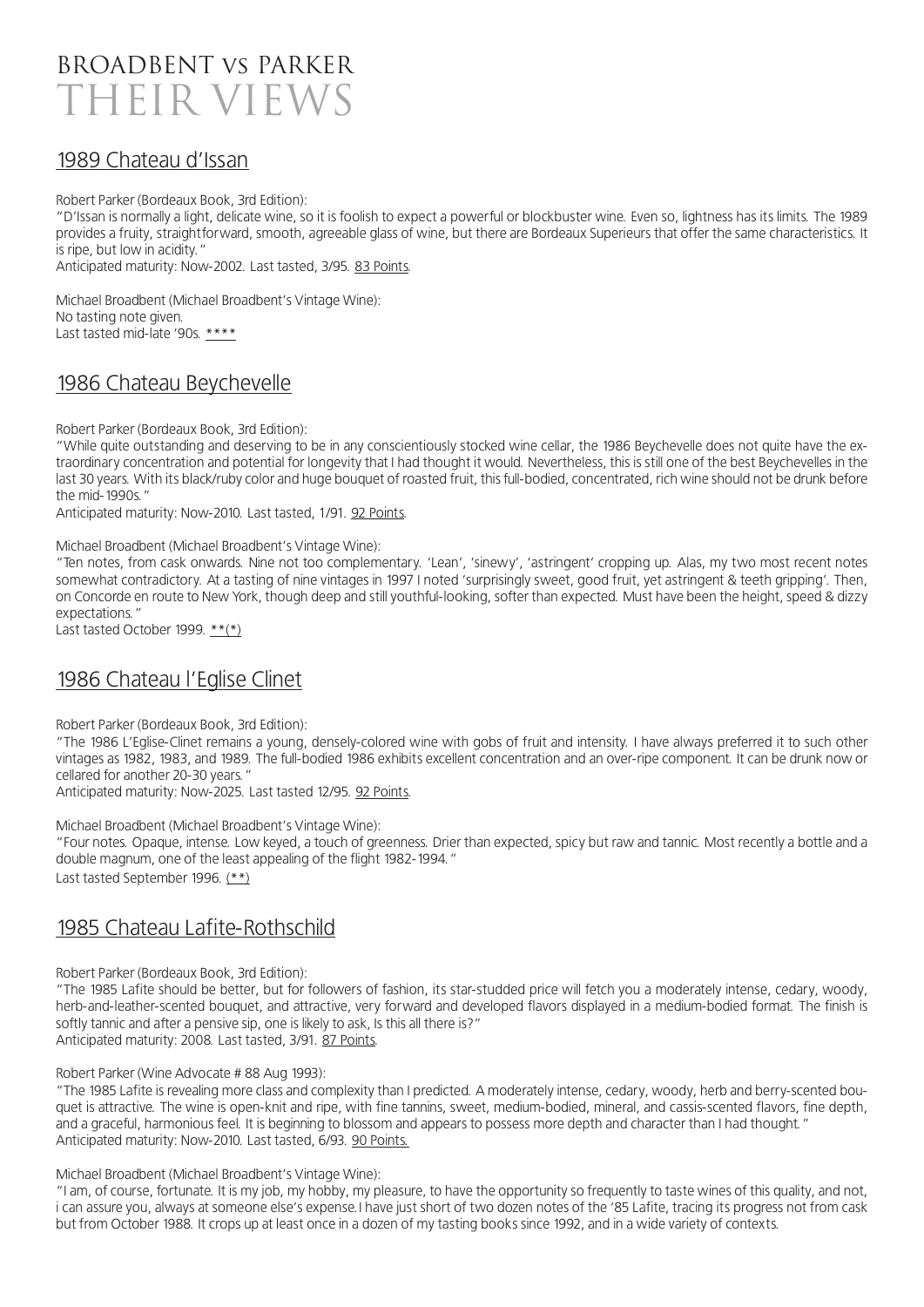## BROADBENT vs PARKER THEIR VIEWS

## 1985 Chateau Lafite-Rothschild (cont.)

Of the more recent: masterclasses (New York 1995); luncheons at Christie's 1999 and (also in 1999) rather appropriately at New Court, the Rothschild bank in the City of London. Several wine dinners: James Beard Foundation, New York, 1995; for the Credit Suisse, at the Shangri-La in Hong-Kong, 1999; at yet another Kaplan event, this time devoted to the great '85s (in Chicago, April 2000). Then at home the following month (a magnum), and so on.

With the exception of straightforward lunches & dinners, my job is frequently, to conduct or 'moderate' tastings. And I am almost invariably obliged to sing for my supper, which happily is always a pleasure.

Well, what is the '85 Lafite like? At Lloyd Flatt's monumental Lafite tasting in 1988 I gave it one of my highest marks (19/20). At the age of three it had a very deep, lovely purple colour; sweet, rich, very fragrant nose and, on the palate, good fruit, with all the component parts in place. Not too massive, not too dry, not too anything; just with excellent potential.

It has progressed steadily, with scarcely a note out of place. It is, however, like so many good vintages of Lafite, if not actually withdrawn, certainly not an extrovert. It is a wine that does a slow sort of striptease, revealing more each time one sniffs & sips. It is still fairly deep in colour, with a dark velvety core ; still a fairly youtfull 15 year old, with the inimitable bricky, oyster shell nose which unravels in the glass. Perfect weight, balance, texture & control. Still fairly tannic and though it makes a delicious drink, still needing more time.

My penultimate note: a delicious magnum at a dinner party at home, but still with time in hand. Most recently, a surprise - to say the least - bottle bought by my friend Christian Sauska from his cellar in New York via his apartment in Budapest, and drunk with his winemaker Zanos Arvay in a roadside restaurant between Tokay & Saraspatak. It had travelled well.

Delicious now, but another effortless 20 years." Last noted (in Hungary) August 2000. \*\*\*\*(\*)

### 1997 Chateau Figeac

Robert Parker (Wine Advocate # 128 Apr 2000):

"This wine, which was light but charming prior to bottling, appears to have lost what little flesh and allure it once possessed. Light rubycolored, with insignificant body, a cedary, washed-out, vegetal nose, and short finish, it is a thin, disappointing St.-Emilion. Drink it over the next 3-4 years."

Anticipated maturity: 2004. Last tasted 04/00. 76 Points.

Michael Broadbent (Michael Broadbent's Vintage Wine): "Fragrant, light style, delicious, forward." Last tasted November 2001. \*\*\*\*

## 1998 Chateau Grand Mayne

Robert Parker (Wine Advocate # 134 Apr 2001):

"The 1998 has continued to gain weight, richness, and volume. Even better from bottle than it was from barrel, this may be the most concentrated and powerful Grand Mayne yet produced. A saturated purple color is accompanied by a phenomenal nose of licorice, smoke, graphite, and cassis aromas (reminiscent of dry vintage port). This huge, massive effort is low in acidity, highly extracted, with an unctuous texture, gobs of glycerin, and a multidimensional, chewy, long finish. A dazzling wine, it is undoubtedly a sleeper of the vintage." Anticipated maturity: Now-2020. Last tasted 4/01. 93 Points.

Michael Broadbent (Michael Broadbent's Vintage Wine): "Strange, malty nose; rich yet coarse texture, bitter tannins. Needs time." Last tasted April 1999. (\*\*)

## 1993 Chateau Pichon-Lalande

Robert Parker (Wine Advocate # 109 Feb 1997):

"Pichon-Lalande's 1993 is not as fruity and soft as I expected. The wine exhibits light to medium body, an herbal, sweet, curranty nose, disjointed, awkward flavors, and an evolved personality with a pervasive greenness to its aromas and flavors. The wine is soft, and thus best consumed over the next 5-6 years."

Anticipated maturity: 1997-2003. Last tasted, 2/97. 85 Points.

Michael Broadbent (Michael Broadbent's Pocket Vintage Wine Companion): "Impressive, mature; rich 'brown paper and brown sugar'; very distinctive, good fruit, fleshy, specious, lovely to drink." Last tasted May 2007. \*\*\*\*